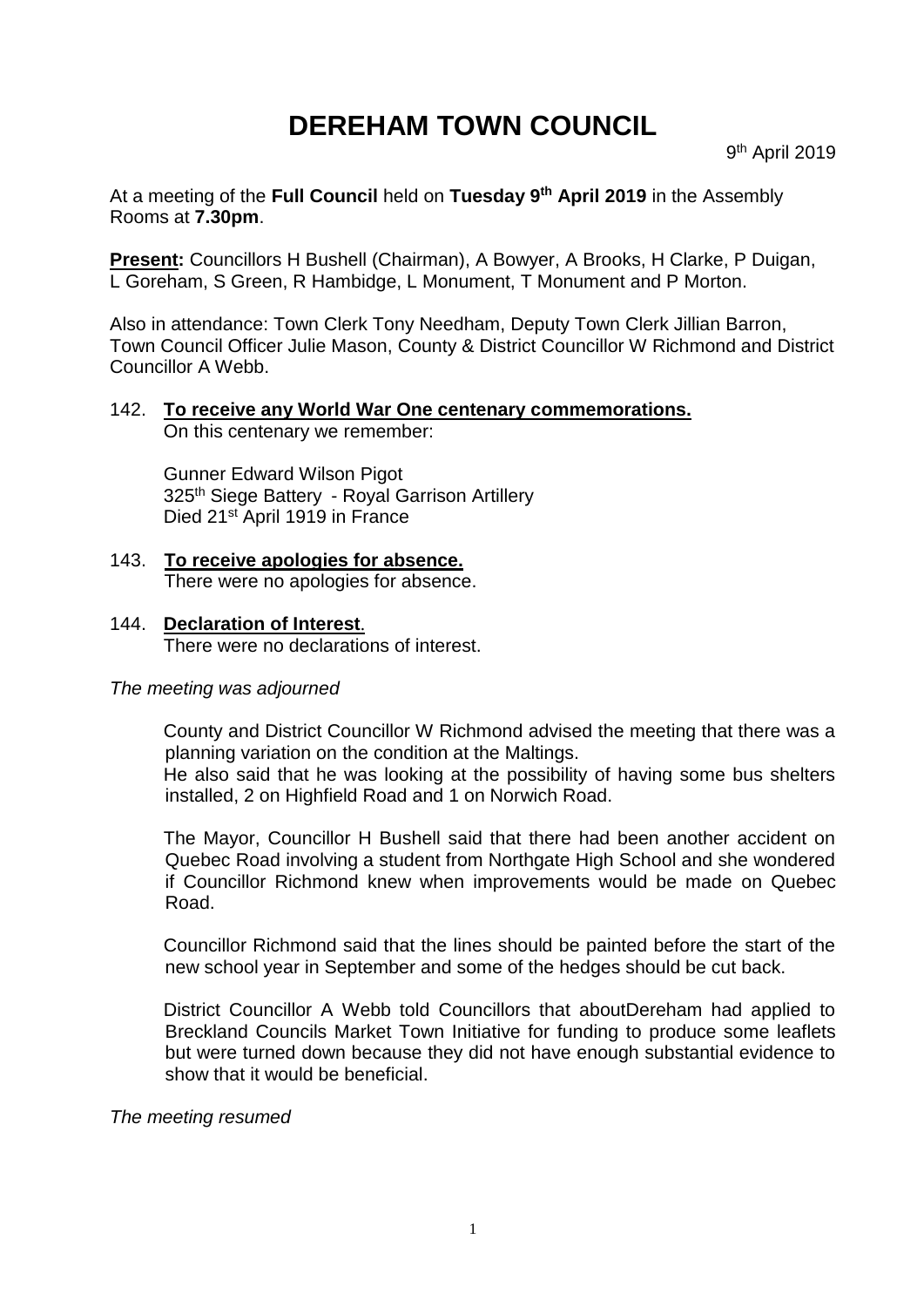#### 145. **To receive announcements.**

The Mayor, Councillor H Bushell announced that she had attended the following events:

| 16th March 2019             | $\sim 100$       | Downham Markets St Winnolds Parade  |
|-----------------------------|------------------|-------------------------------------|
| 20th March 2019             | $\sim$ 10 $\pm$  | <b>Bright Map at County Hall</b>    |
| 22 <sup>nd</sup> March 2019 | $\sim 100$       | The funeral of David Webster        |
| 28 <sup>th</sup> March 2019 | $\sim 100$       | Eco Presentation at St Andrews Hall |
| 4 <sup>th</sup> April 2019  | $\sim 100$       | Sense                               |
| 7th April 2019              | $\sim$ 100 $\mu$ | <b>Attleborough Civic Sunday</b>    |

The Deputy Mayor, Councillor A Bowyer announced that she had attended the following event:

 $7<sup>th</sup>$  April 2019  $-$ Downham Market Civic Sunday

146. To receive, confirm as correct and sign the minutes of the **Full Council** meeting held on **Tuesday 12th March 2019.**

Proposed by Councillor H Bushell, seconded by Councillor L Monument, the minutes of the Full Council meeting Tuesday 12<sup>th</sup> March 2019 were agreed and signed subject to minor amendments, entered in the minute book at the meeting.

147. To receive, confirm as correct and sign the minutes of the **Planning** meeting held on **Tuesday 12th March 2019**.

Proposed by Councillor H Bushell, seconded by Councillor A Bowyer the minutes of the planning meeting Tuesday 12<sup>th</sup> March 2019 were agreed and signed

#### 148. **To receive and adopt the list of accounts paid, the Financial Statement and list of accounts to be paid.**

Proposed by Councillor R Hambidge, seconded by Councillor S Green the list of accounts paid, the Financial Statement and list of accounts to be paid were agreed and signed.

#### 149. To receive, confirm as correct the draft minutes of the **Annual Parish** meeting held on **Tuesday 19th March 2019.**

Proposed by Councillor H Bushell, seconded by Councillor L Monument the draft minutes of the Annual Parish meeting were accepted subject to any further comments coming forward after the meeting.

#### 150. **To consider the placement of bollards on the Neatherd.**

Councillor P Morton proposed that Breckland Council reinstate the bollards on the Neatherd as they were in 2013 so as not to formalise the parking area, this was seconded by Councillor R Hambidge put to the vote and agreed.

It was agreed that any parking issues should be discussed at the next Heritage and Open Spaces committee meeting.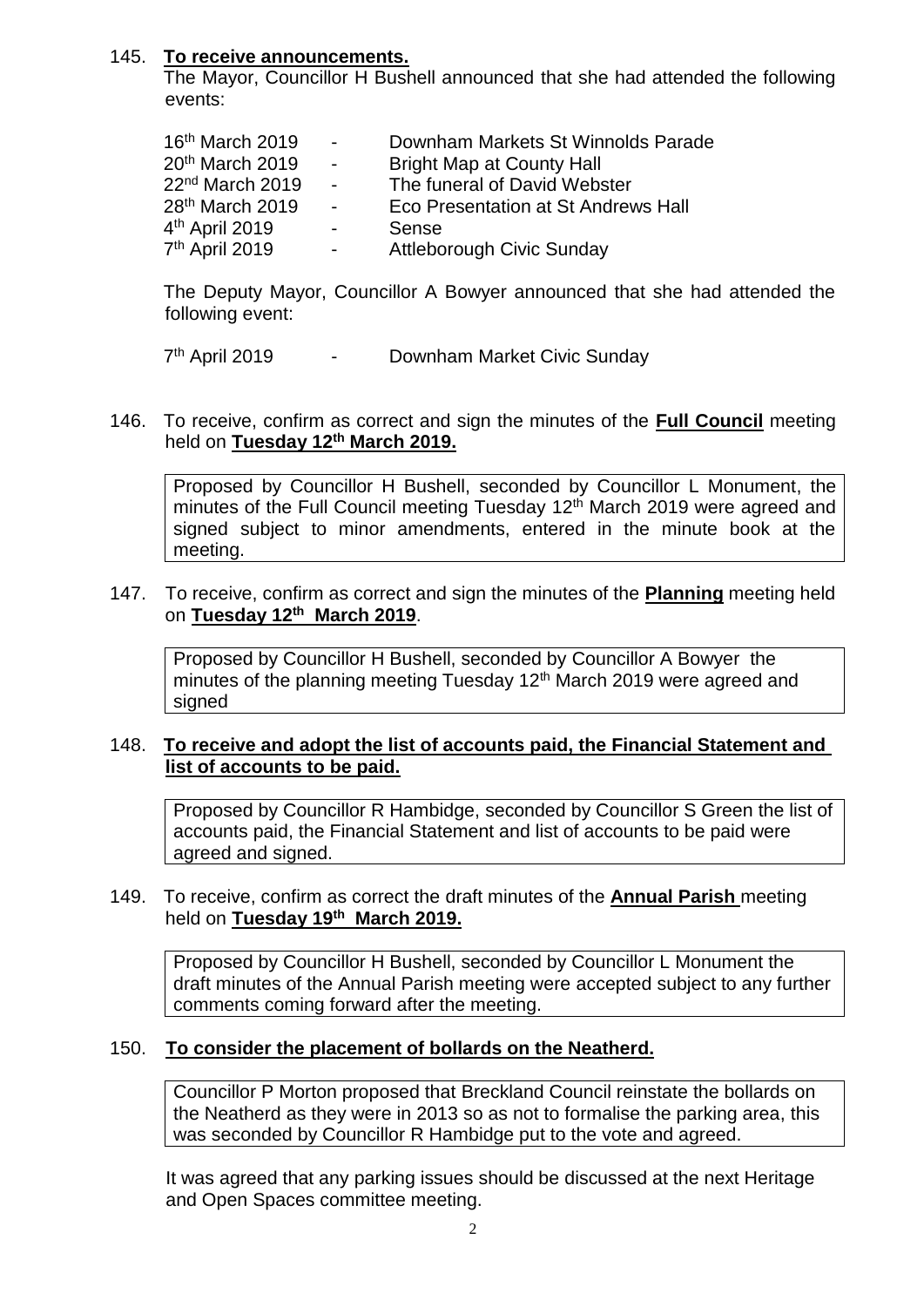## 151. **To consider preparing a design for the Queen Mothers Garden.**

Councillor L Monument proposed that the Town Council instruct Jeremy Stacey Architects to proceed with the preparation of a design for the Queen Mothers Garden at a cost of £2650, seconded by Councillor A Bowyer and agreed.

## 152. **To consider supporting the concept of a ring main for off-shore wind generation.**

Councillor P Morton proposed writing to George Freeman stating the Town Councils support for the concept of a ring main for off-shore generation, seconded by Councillor R Hambidge and agreed.

## 153. **To consider grant application for about Dereham.**

Councillors agreed that aboutDereham be given a grant for £750 to help cover the cost of producing leaflets, the leaflets should show recognition of the Town Councils support. The benefits of the leaflets should be measured and reported back to the Town Council next year.

#### 154. **To consider relocating some hanging baskets in the town centre.**

In order to make the watering of the hanging baskets easier and less time consuming it was suggested to relocate of some of the hanging baskets.

Proposed by Councillor P Duigan, seconded by Councillor R Hambidge it was agreed to relocate some of the hanging baskets but not those on the banks. It was agreed that the banks should be asked to contribute to the costs of the baskets hanging on their buildings; if they refuse then the baskets will be relocated.

## 156. **To discuss charges for children using Dereham Community Car Scheme.**

Proposed by Councillor R Hambidge, seconded by Councillor P Morton, it was agreed that any person under the age of 17 using Dereham Community Car Scheme be charged a half price fare until it can be reviewed by the Social and Welfare Committee

## 157. **To agree to transfer land wrongly registered in the Town Council's ownership.**

Proposed by Councillor R Hambidge, seconded by Councillor L Monument it was agreed that the Town Council agree a formal transfer to Plum Tree Cottage the land wrongly registered in the Town Council's title and there would be a charge of £500 to cover the legal and administration costs with regards to this transfer.

## 158. **Exclusion of Press & Public**

Proposed by Councillor H Bushell seconded by Councillor A Bowyer it was agreed to pass a resolution to exclude the Press and Public from the meeting on the grounds that the Business to be transacted is confidential and publicity would be prejudicial to the public interest